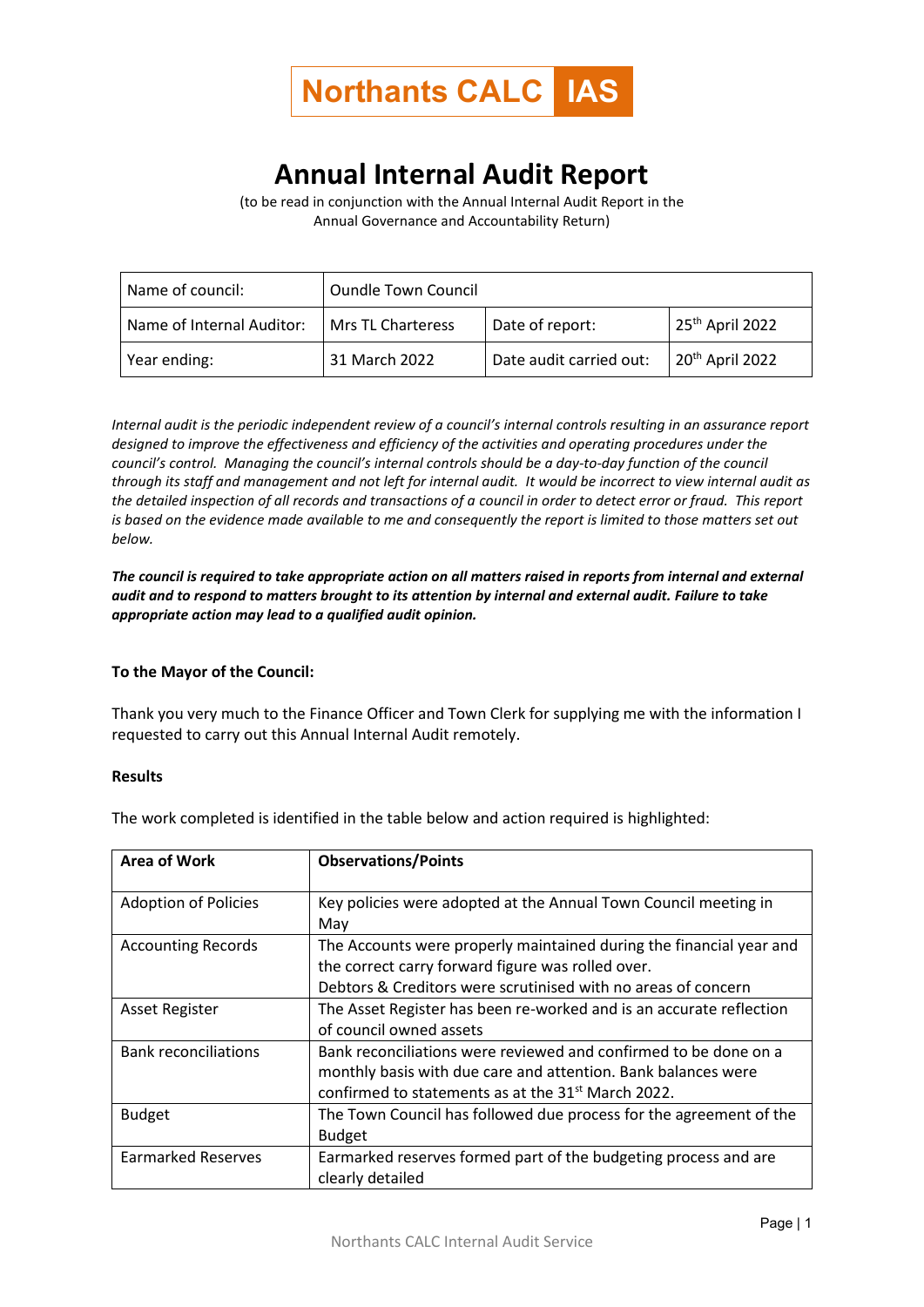| Insurance                  | The Annual Insurance payment was agreed at the January council          |  |
|----------------------------|-------------------------------------------------------------------------|--|
|                            | meeting and forms part of a three-year term                             |  |
| <b>Internal Control</b>    | Internal Control has been regularly completed, minuted, and follows     |  |
|                            | due process.                                                            |  |
| <b>Minutes of Meetings</b> | Minutes were reviewed. NOTE: not all Town Council Minutes on the        |  |
|                            | website contain a list of approved payments                             |  |
| <b>PAYE</b>                | Payments to HMRC are being paid monthly and are following correct       |  |
|                            | procedures                                                              |  |
| Precept                    | Due process was followed to agree the Precept Demand                    |  |
| <b>Risk Assessments</b>    | The Town Council's Risk Assessments were approved at the March          |  |
|                            | 2022 Town Council meeting                                               |  |
| <b>Trial Balance</b>       | The Trial balance was reviewed. Balances were confirmed to bank         |  |
|                            | account statements for the year end and VAT was verified.               |  |
| VAT return                 | The balance as at 31 <sup>st</sup> March 2022. No errors were observed. |  |

## **Summary**

In my opinion the Council is keeping their books and records in very good order and is following due process in all elements.

I wish the Town Council a very successful 2022/2023 and look forward to returning later in the year to carry out the Interim Internal Audit.

Yours sincerely,

Tina Charteress.  $\begin{pmatrix} \phantom{-} & \phantom{-} \end{pmatrix}$ 

Mrs Tina L Charteress CiLCA Internal Auditor to the Council 07818 084231 tcharteress@gmail.com